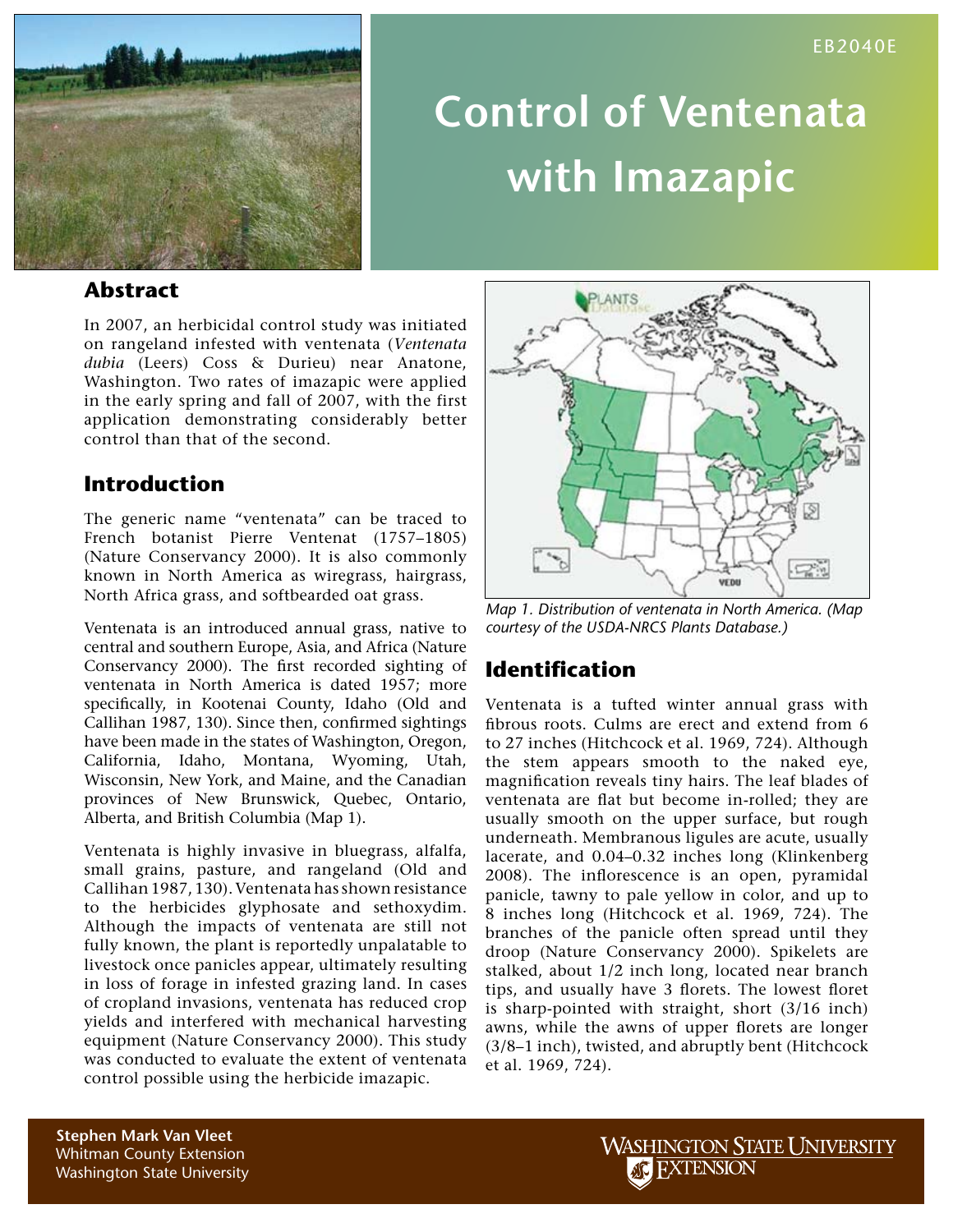

*Figure 1. Ventenata (top), showing typical bent awns. Downy brome (bottom), showing typical straight awns. (Downy brome photo courtesy of Steve Dewey, Utah State University, Bugwood.org.)*

The bent awns of ventenata help to distinguish the plant from downy brome (*Bromus tectorum*), which has straight awns. (See Fig. 1.) Ventenata and downy brome are both annual grasses that grow to similar heights and have open panicles. However, downy

brome flowers from May to June, while ventenata flowers from June to August (Nature Conservancy 2000). Although *V. dubia* resembles *B. tectorum,* it is much more likely to be found with Japanese brome (*Bromus japonicus*) (Old 2008).

# **Site Description**

The selected site for the herbicidal control study was a 4,200 ft² native pasture on a plateau (3,560 feet) in Asotin County, Washington, periodically grazed by cattle. The soils consisted of 17 inches of clay or 9 inches of silt loam on top of clay. The site was primarily populated with three grass species: one-spike oatgrass (*Danthonia unispicata*), ventenata, and bulbous bluegrass (*Poa bulbosa*). Ventenata had infested over 90% of the area (Figs. 2–3). Other species at the site were prickly lettuce (*Lactuca serriola*), wild rose (*Rosa* spp.), cinquefoil (*Potentilla gracilis*), horseweed (*Conyza canadensis*), Japanese brome grass (*Bromus japonicus*), and yarrow (*Achillea millefolium*).

# **Materials and Methods**

The 4,200 ft<sup>2</sup> area, which was measured and staked, was set up as a randomized complete block containing 5 treatments and 4 replications. Each plot (treatment) was 7 feet wide and 30 feet long. The treatments included 2 early spring (April 20, 2007) and 2 fall (September 27, 2007) applications of imazapic at 4 and 8 oz/acre rates, as well as an unsprayed check. Methylated seed oil (MSO) was added to the early spring applications to improve herbicide uptake. A CO<sub>2</sub> knapsack sprayer was used for the herbicide applications. The knapsack sprayer had a 7-foot boom and was calibrated to



*Figure 2. Study area*—*spring/summer ventenata infestation.*



*Figure 3. Study area*—*fall ventenata infestation.*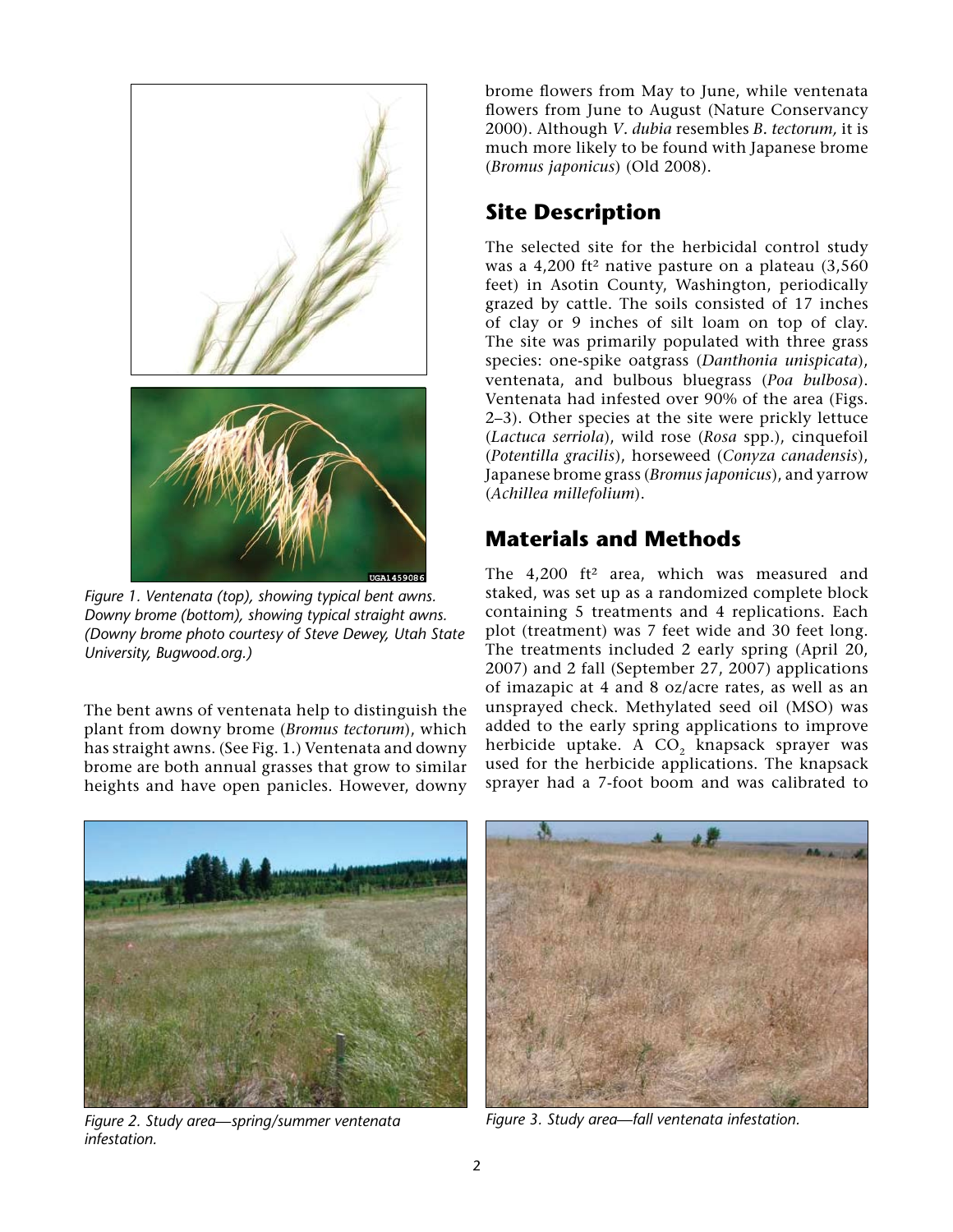| <b>Application</b><br>date | April 20,<br>2007        | September 27,<br>2007    |
|----------------------------|--------------------------|--------------------------|
| <b>Time</b>                | $8:00$ am                | $10:00$ am               |
| <b>Timing</b>              | Early post               | Late post                |
| Air Temp.                  | $44^{\circ}$ F           | 74°F                     |
| % RH                       | 78                       | 24                       |
| <b>Wind Velocity</b>       | 1 mph                    | 5 mph                    |
| Soil Temp.                 | 3 inches = $37^{\circ}F$ | 3 inches = $69^{\circ}F$ |

*Table 1. Environmental data for spring and fall imazapic applications.*

deliver 20 gallons per acre at 3 miles per hour. Prior to applications, air and soil temperatures were recorded, along with relative humidity and wind speed (Table 1).

Weed control and non-target vegetation (*Rosa* spp.) injury evaluations were collected on May 2 and July 10, 2007. Fall applications of imazapic at the 4 and 8 oz/acre rates were applied on September 27, 2007. Fall applications did not include MSO. Moisture levels were well below normal (2 inches below normal) and precipitation did not occur until November. Fall application weed control data was collected on May 9 and July 21, 2008.

## **Results and Conclusions**

Treated ventenata on the study site became chlorotic 6 days after the spring application of imazapic. The 4 oz/acre rate provided 68% ventenata control, while the 8 oz/acre rate provided 94% control. Imazapic also provided 65 and 95% Japanese brome control at the 4 and 8 oz/acre rates, respectively (Table 2). The oatgrass was not injured at the 4 or 8 oz/acre rate. After ventenata was controlled, cattle heavily grazed the oatgrass left within the treated plots. Spring applied imazapic at 4 oz/acre caused less than 25% injury to the wild rose compared to 55% injury from the 8 oz/acre rate. Injury to non-target vegetation may have been due to the addition of MSO. Nevertheless, all injured non-target plants fully recovered by the end of the growing season.

The fall application of imazapic to ventenata did not perform as well as expected, perhaps due to cattle grazing activity, weather conditions (warm at application, followed by a cold, dry winter), or other factors. Imazapic at the 4 and 8 oz/acre rates provided 62% and 77% ventenata control, respectively (Table 2). Whether the data was atypical will be better understood after data generated from subsequent studies is analyzed.

#### **References**

- Hitchcock, C.L., A. Cronquist, M. Ownbey, and J.W. Thompson. 1969. *Vascular plants of the Pacific Northwest.* Seattle: University of Washington Press.
- Klinkenberg, B., ed. 2008. E-Flora BC: Electronic Atlas of the Plants of British Columbia [www.eflora.bc.ca]. Lab for Advanced Spatial Analysis, Department of Geography, University of British Columbia, Vancouver. http://linnet.geog.ubc.ca/Atlas/Atlas. aspx?sciname=Ventenata%20dubia.
- Nature Conservancy. 2000. Weed Alert–*Ventenata dubia*. http://tncinvasives.ucdavis.edu/alert/ alrtvent.html.
- Old, R.R. and R.H. Callihan. 1987. *Ventenata dubia*  in the Pacific Northwest. *Proceedings of the Western Society of Weed Science* 40:130.
- Old, R.R. 11/8/2008. Personal communication. XIDServices, Inc. Pullman, Washington

## **Acknowledgements**

This study was funded by a grant from BASF Corporation.

|                               | Ventenata (%) | Ventenata (%) | Wild rose injury (%) | Japanese brome (%) |
|-------------------------------|---------------|---------------|----------------------|--------------------|
| <b>Treatment</b>              | 2007          | 2008          | 2007                 | 2007               |
| imazapic 4 oz/acre<br>$+$ MSO | 68            | 43            | 24                   | 65                 |
| imazapic 8 oz/acre<br>$+$ MSO | 94            | 46            | 55                   | 95                 |
| imazapic 4 oz/acre            |               | 62            | 0                    |                    |
| imazapic 8 oz/acre            |               | 77            | 0                    |                    |
| untreated                     |               |               | 0                    | 0                  |

*Table 2. Ventenata and Japanese brome control from spring and fall herbicide applications.*